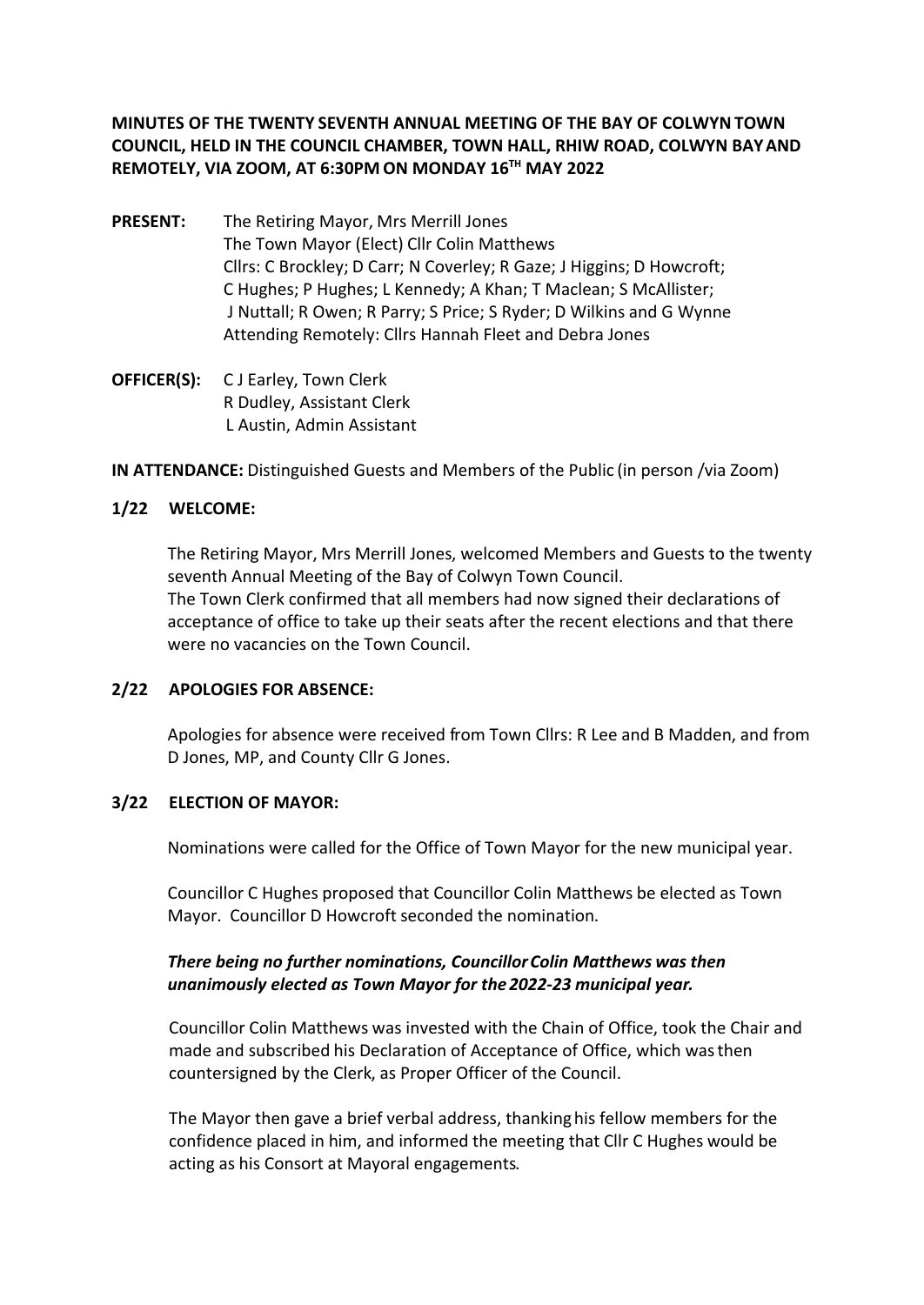## **4/22 ELECTION OF DEPUTY MAYOR:**

The Mayor called for nominations for the Office of Deputy Mayor. Councillor Chris Brockley nominated Councillor Hannah Fleet as Deputy Town Mayor for the ensuing Municipal Year. Councillor Stephen Price seconded the nomination.

## *There being no further nominations, Councillor Hannah Fleet was duly elected as Deputy Mayor for the 2022-23 Municipal Year.*

As Councillor Hannah Fleet was attending the meeting remotely, it was noted that arrangements will be made to invest the Deputy Mayor with the Deputy's Chain of Office and invite her to subscribe her Declaration of Acceptance of Office at, or before, the next council meeting.

## **5/22 VOTE OF THANKS:**

Councillor D Howcroft proposed a vote of thanks to Merrill Jones, the Immediate Past Mayor. Councillor S Ryder seconded the vote of thanks. The Mayor then presented Merrill Jones with the Past Mayor's Jewel, as a token of the appreciation of the Council for her work during her term of office.

The Immediate Past Mayor gave a brief verbal address, reflecting on some of the highlights of her year in Office, including visits to many local charitable/voluntary organisations.

### **6/22 COMMITTEES AND DELEGATIONS:**

- *a. Resolved to re-appoint the two standing committees of the council: the General Purposes and Planning Committee and the Policy & Finance Committee, as detailed in the updated terms of reference (schedule 'A' attached).*
- *b. Resolved to re-appoint the other two Council Committees: the Colwyn in Bloom and Volunteer Awards Committees, and approve their terms of reference, as detailed in Schedule 'B' attached.*
- *c. Further resolved to confirm continuance of the scheme of delegation to officers, as detailed in schedule 'C' attached.*

### **7/22 GENERAL POWER OF COMPETENCE:**

*Resolved to pass a resolution to confirm that the Council has met the three conditions and is therefore now able to use the General Power of Competence , as provided for by the Local Government and Elections (Wales) Act 2021.*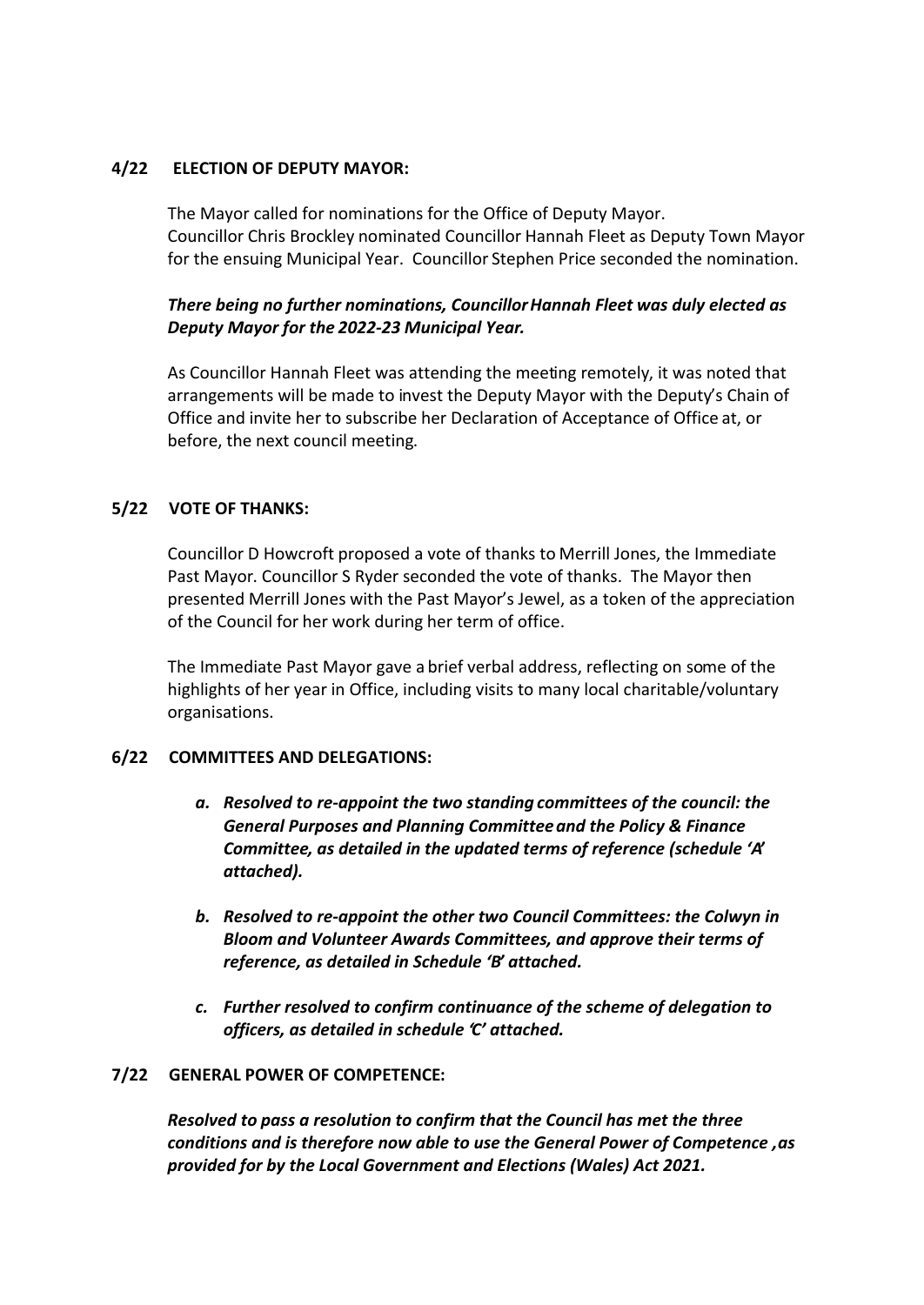#### **8/22 DEFERMENT OF OTHER BUSINESS:**

## *Resolved to defer the remaining items to be dealt with under Standing Order 5(p) to the next meeting of the council, to be held on 5th June 2022.*

#### **9/22 MAYOR'S ENGAGEMENTS:**

A list of the Mayor's engagements for the Municipal Years 2021-22 was submitted by the Clerk, for information.

## *Resolved to receive and note the list of engagements, as detailed in Schedule 'D' attached.*

#### **10/22 COUNCIL MEETINGS:**

The Clerk submitted, for information, a list of councillor's attendances for the municipal year 2021-22 and the meeting dates for the Council and Committees for 2022-23.

*Resolved to receive and note the attendance list, as detailed in schedule 'E' attached, and to approve the meeting dates for 2022-23, as detailed in Schedule 'F'.*

#### **11/22 ANNUAL REPORT:**

The Clerk submitted the Draft Annual Report for 2021-22.

*Resolved to delegate authority to the Clerk to publish the annual report, once the final year-end accounts have been completed and audited and the financial section updated.*

The meeting closed at 7pm

……………………………. Chairman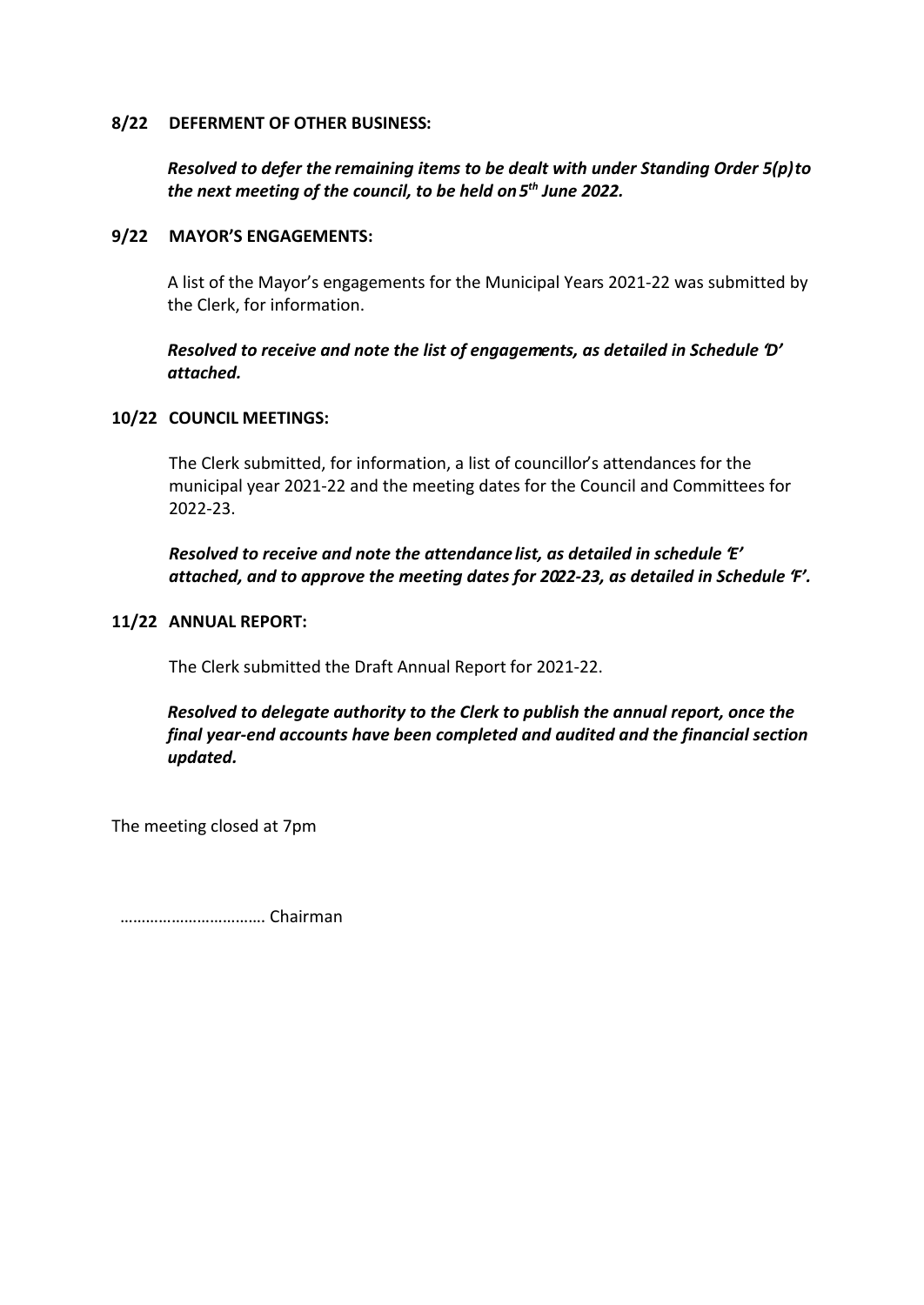# **Terms of Reference**

## **General Purpose and Planning Committee**

| <u>Membership (2022/23):</u>            | Cllrs: C Brockley; J Higgins; P Hughes; L Kennedy; T MacLean;<br>B Madden; C Matthews; J Nuttall; R Owen; S Price; S Ryder; D<br>Wilkins.                                                                                                    |  |
|-----------------------------------------|----------------------------------------------------------------------------------------------------------------------------------------------------------------------------------------------------------------------------------------------|--|
|                                         | Ex-Officio Members: Town Mayor and Deputy Mayor (when not<br>already members)                                                                                                                                                                |  |
| Chairman/Vice-Chairman<br>$(2022/23)$ : | To be appointed by the Committee.                                                                                                                                                                                                            |  |
|                                         | Both will ordinarily serve a two year term of office and are<br>encouraged to undertake the One Voice Wales Chairing Skills<br>training module, or other relevant training, within three months of<br>taking up office, if not already done. |  |
| Quorum:                                 | One third of members (four)                                                                                                                                                                                                                  |  |
| <u>Reporting:</u>                       | The General Purpose and Planning Committee reports directly to<br>the Council.                                                                                                                                                               |  |

- 1. To consider any matter not specifically delegated to any other Committee.
- 2. To recommend to the Council any alterations in the boundaries of the Communities or their Wards, and in polling arrangements.

 $\mathcal{L}_\mathcal{L} = \mathcal{L}_\mathcal{L} = \mathcal{L}_\mathcal{L} = \mathcal{L}_\mathcal{L} = \mathcal{L}_\mathcal{L} = \mathcal{L}_\mathcal{L} = \mathcal{L}_\mathcal{L} = \mathcal{L}_\mathcal{L} = \mathcal{L}_\mathcal{L} = \mathcal{L}_\mathcal{L} = \mathcal{L}_\mathcal{L} = \mathcal{L}_\mathcal{L} = \mathcal{L}_\mathcal{L} = \mathcal{L}_\mathcal{L} = \mathcal{L}_\mathcal{L} = \mathcal{L}_\mathcal{L} = \mathcal{L}_\mathcal{L}$ 

- 3. To exercise delegated powers in the submission of views to the Local Authority in response to consultation in respect of planning applications, planning appeals, licensing applications and temporary traffic regulations.
- 4. To recommend to the Council the observations to be submitted to the Local Planning Authority in response to consultation in all other planning matters.
- 5. To maintain, and keep under review, the Council's policies and procedures for providing public information and for public consultation and participation, to include the Town Council's website and social media pages.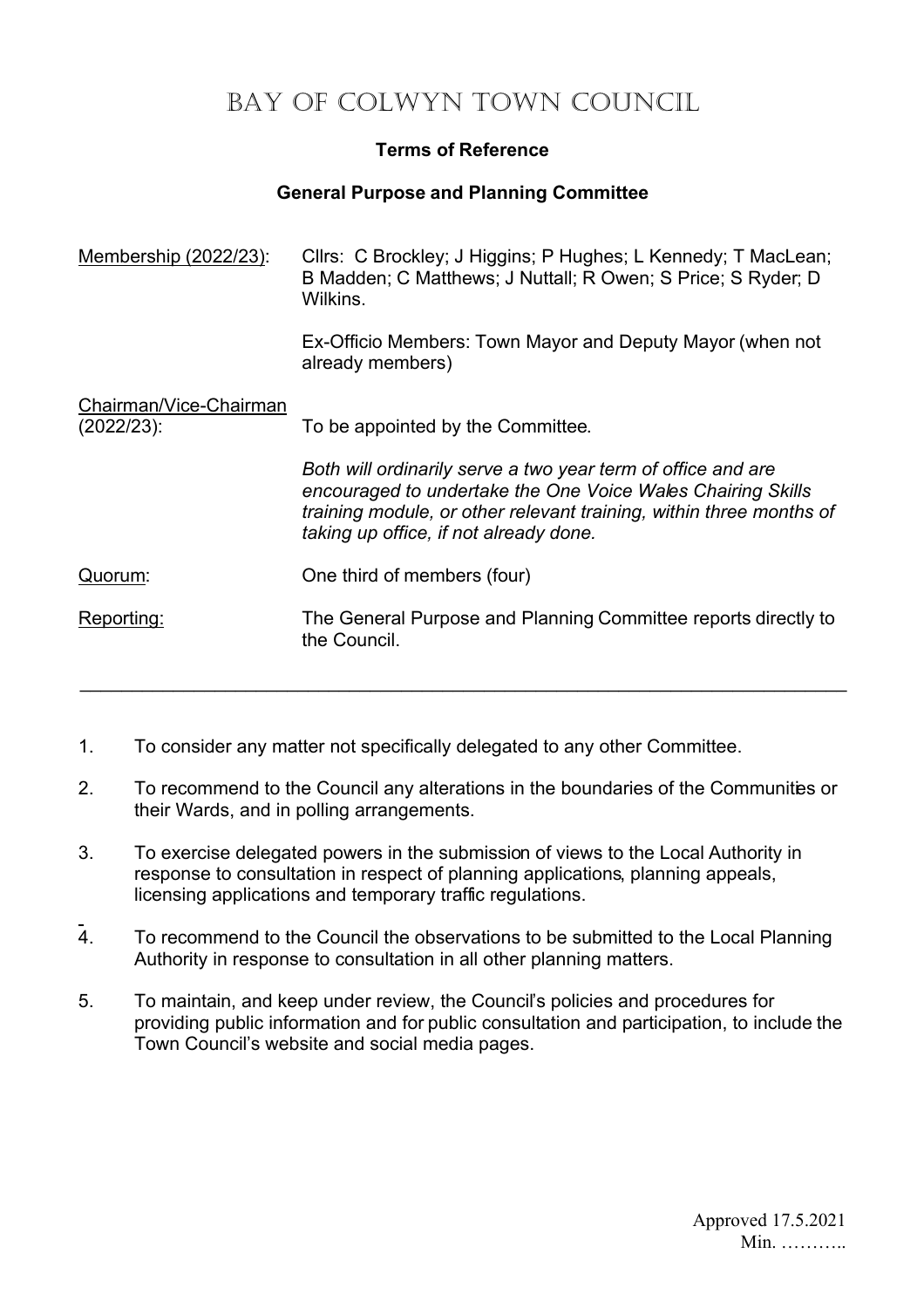# **Terms of Reference**

## **Policy & Finance Committee**

| Clirs: D Carr; N Coverley; H Fleet; R Gaze; D Howcroft;<br>C Hughes; D Jones; A Khan; R Lee; S McAllister; R Parry;<br>G Wynne.                                                                                                                          |
|----------------------------------------------------------------------------------------------------------------------------------------------------------------------------------------------------------------------------------------------------------|
| Plus Ex-Officio Members: Town Mayor and Deputy Mayor<br>(when not already members)                                                                                                                                                                       |
| Chairman/Vice-Chairman To be appointed by the Committee.                                                                                                                                                                                                 |
| Both will ordinarily serve a two year term of office and are<br>encouraged to undertake the One Voice Wales Chairing Skills<br>and Introduction to Local Gov't Finance training modules<br>within three months of taking up office, if not already done. |
| One third of members (five)                                                                                                                                                                                                                              |
| The Policy & Finance Committee reports directly to<br>the Council.                                                                                                                                                                                       |
|                                                                                                                                                                                                                                                          |

- 1. To advise the Council in the creation of a corporate plan of objectives and priorities, having regard to the needs of the Community, and the overall resources of the Council, and to consider and if necessary to report to the Council upon any policy proposals of other Committees.
- 2. To notify the Committees concerned or, if necessary, the Council of the need for changes in policy and/or in the standards of services provided in order to achieve its objectives; or the need for new services.
- 3. To keep under review the organisation and management processes of the Council and to advise the Council upon any desirable alteration of them (including changes in Committee Structure or in the distribution of functions, powers and duties of Committees in the light of changing circumstances).
- 4. Having regard to the Council's resources, to advise the Council on the following matters:-
	- (a) The Council's annual estimates, including the priority to be accorded to the development of the Council's services and the timing of the introduction of any new services;
	- (b) The annual precept to be levied by the Council.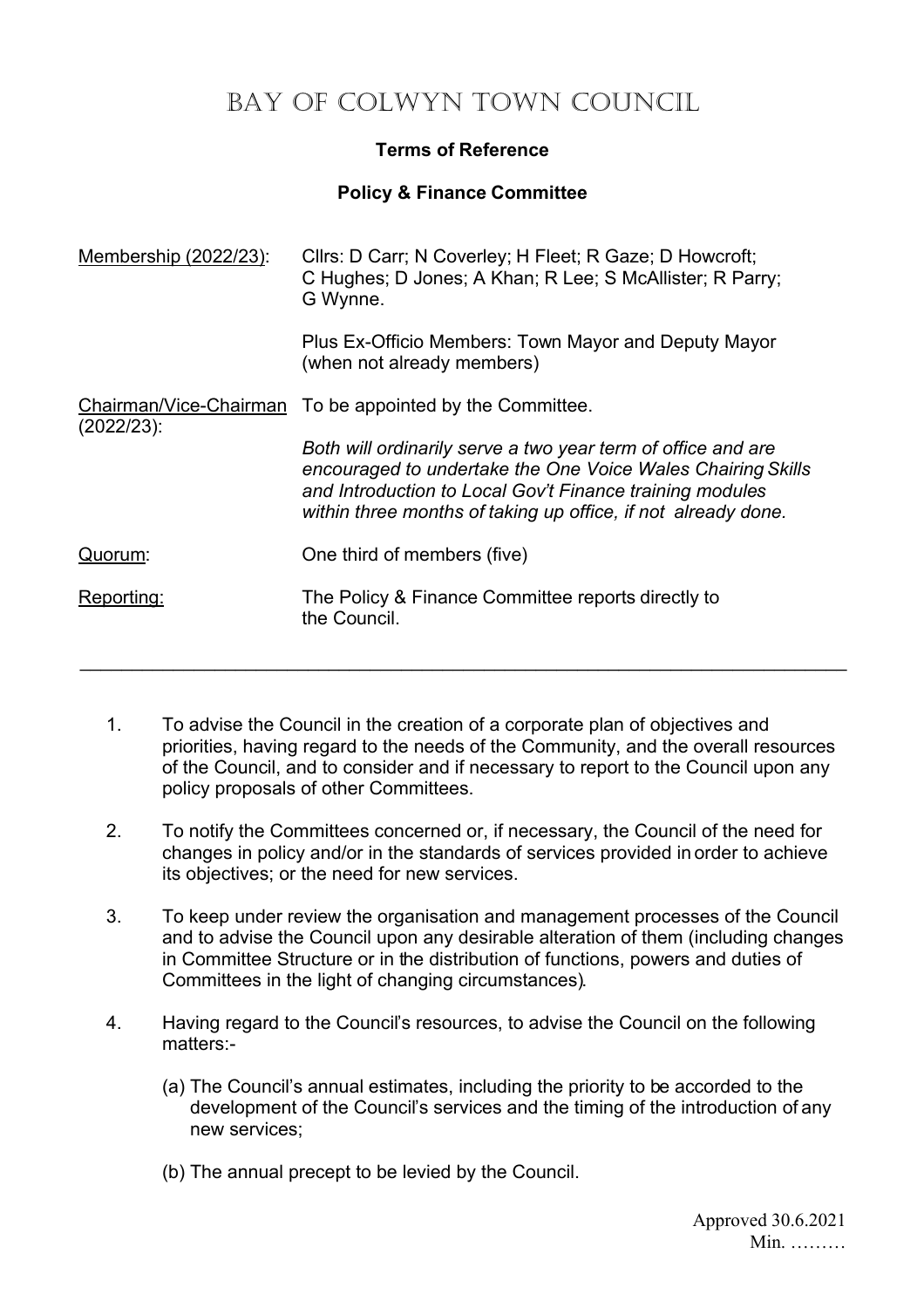- (c) To keep under regular review the Council's Expenditure Programme, and advise the relevant Committees and Council on major variations from approved programmes.
- 5. To manage all investments and insurances; to keep under review the financial procedures and controls of the Council; and to secure the audit of the Council's accounts.
- 6. To examine new and proposed legislation, respond to consultation documents, as required, and to advise the appropriate Committees in its implementation.
- 7. To provide and maintain any office accommodation and services, and the arrangements for records and archives.
- 8. To determine Councillors' travelling and subsistence allowances; any allowance to be paid to the Chairman for the purpose of enabling him or her to meet the expenses of the office; and the payment of expenses of official and courtesy visits.
- 9. To keep under review the Council's Standing Orders and Financial Regulations.
- 10. To manage and maintain any land, properties and other assets owned by the Council.
- 11. To recommend to the Council the action to be taken in relation to applications to the Council by Voluntary Bodies for financial assistance.
- 12. To authorise all payments to be made on behalf of the Council, ensuring that these fall within the budgetary limits previously approved by the Council in its Annual Estimates and any limits imposed by the Council's Financial Regulations.
- 13. To make recommendations to the Council regarding any virements required between budget headings, as a result of changing circumstances during the course of the financial year.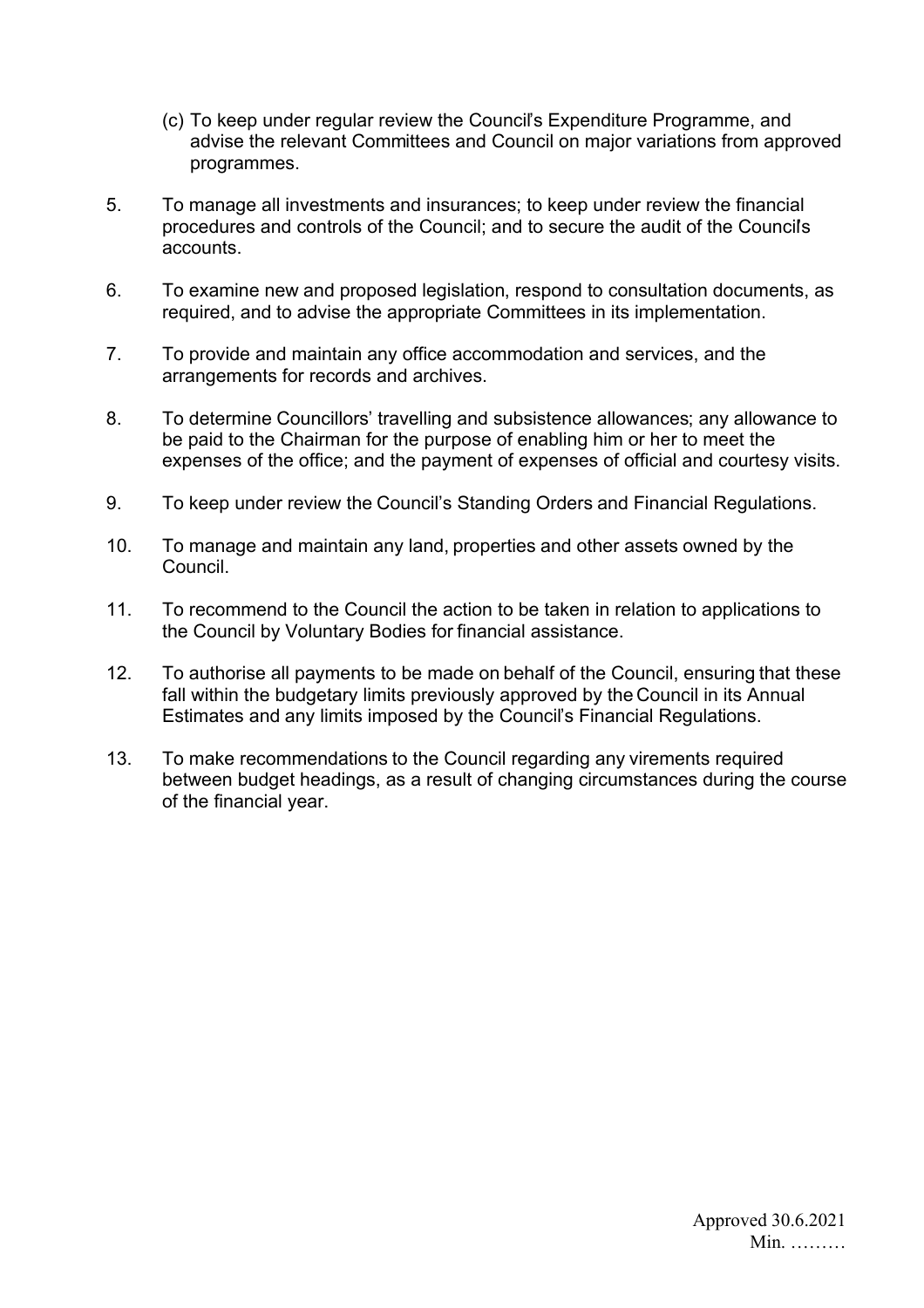# **Terms of Reference:**

# **Colwyn in Bloom Committee**

| Membership (2022/23):                                                            | Town Council members: Cllr H Fleet, Cllr C Hughes, Cllr A Khan,<br>Vacancy, Vacancy and Cllr S Ryder<br>Co-opted members representing other organisations are<br>appointed as full voting members of the committee.<br>Current representation is: |                                                                                 |  |
|----------------------------------------------------------------------------------|---------------------------------------------------------------------------------------------------------------------------------------------------------------------------------------------------------------------------------------------------|---------------------------------------------------------------------------------|--|
|                                                                                  | <b>Horticultural Society</b><br>Chamber of Trade/Business rep 2 representatives                                                                                                                                                                   | 1 representative                                                                |  |
|                                                                                  | <b>Wales in Bloom</b><br>Ex-Town Manager<br>Resident's Associations &<br><b>Environmental Federations</b>                                                                                                                                         | 1 representative<br>1 representative                                            |  |
|                                                                                  | (Old Colwyn/ Dingle / Glyn etc)<br>ERF Dept, Conwy C.B.C.<br><b>Bryn Euryn Nursery</b><br>Other Community Rep(s)                                                                                                                                  | 8 representatives<br>4 representatives<br>1 representative<br>2 representatives |  |
| Chairman (2022/23):                                                              | Ingrid Lewis (Chair) Paul Richards (Vice Chair)<br>(to be appointed by the Committee)                                                                                                                                                             |                                                                                 |  |
| Quorum:                                                                          | One third of the current members                                                                                                                                                                                                                  |                                                                                 |  |
| The Colwyn in Bloom Committee reports directly to the Town Council<br>Reporting: |                                                                                                                                                                                                                                                   |                                                                                 |  |

The Colwyn in Bloom Committee has delegated powers to consider and decide all matters in connection with the organisation of the annual Colwyn in Bloom competition(s) and annual entries for the town into Wales in Bloom and Britain in Bloom (when invited). This uses the general power given in S.144 of the Local Government Act 1972 to attract visitors to the town by making the environment more attractive.

The group has delegated powers to commit to expenditure on behalf of the Council, within the limits of the budget approved by the Council each year for Colwyn in Bloom activities.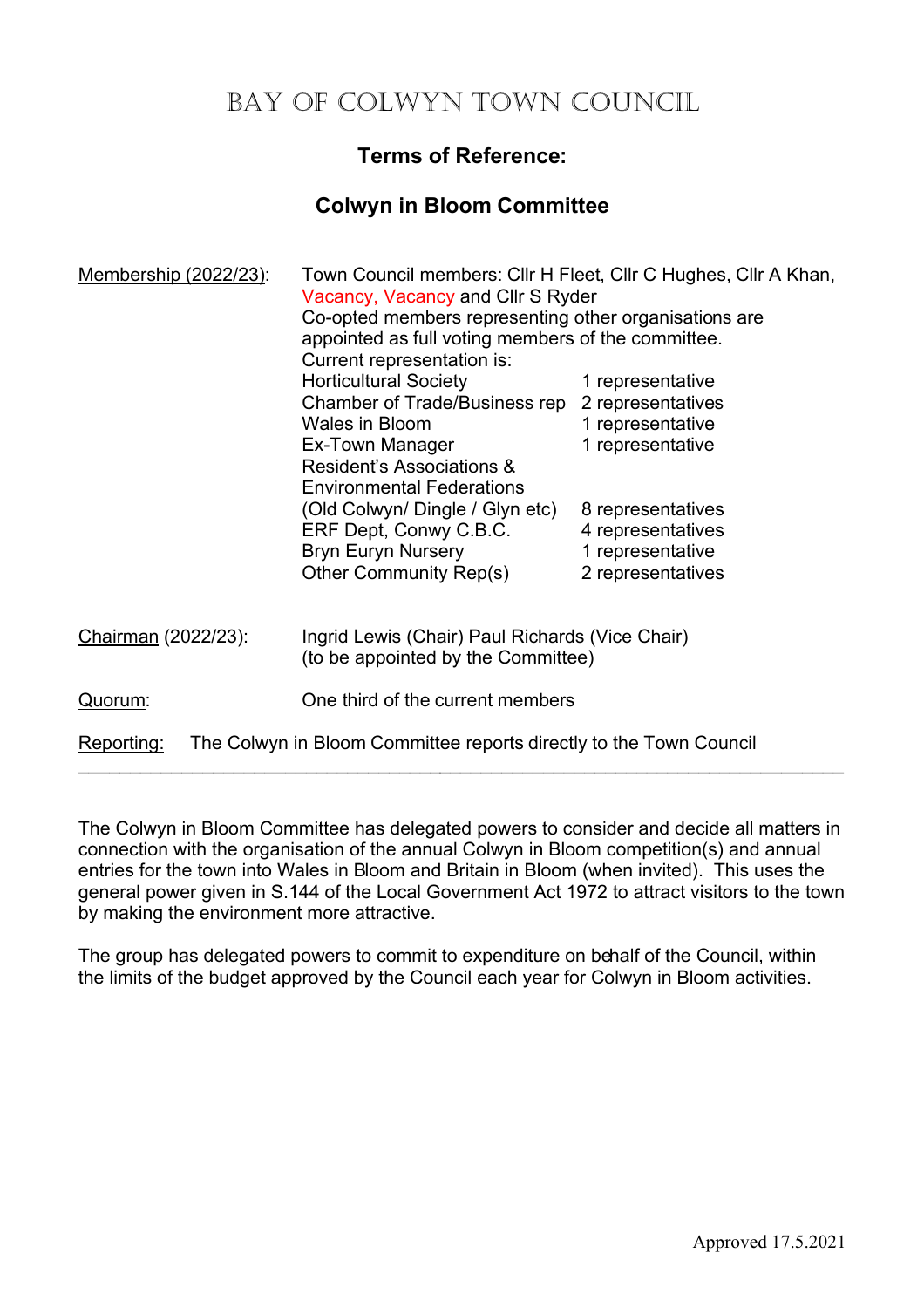# **Terms of Reference:**

# **Volunteer Awards Committee**

| Membership (2022/23): | Cllr A Khan (Colwyn Bay)<br>Cllr S Ryder (Old Colwyn)<br>Cllr H Fleet (Rhos on Sea)<br>Representatives from:<br><b>Business Sector - Mr Steve Griffiths</b><br>Colwyn Bay Civic Society - Mr Graham Roberts<br>Horticultural Society / Colwyn in Bloom - Hannah Fleet<br>Community & Voluntary Services Conwy– Mrs Ceri Jones/<br>Jan Smith |
|-----------------------|---------------------------------------------------------------------------------------------------------------------------------------------------------------------------------------------------------------------------------------------------------------------------------------------------------------------------------------------|
| Chairman (2022/23):   | To be appointed by the Committee                                                                                                                                                                                                                                                                                                            |
| Quorum:               | Three members                                                                                                                                                                                                                                                                                                                               |
| Reporting:            | The Volunteer Awards Committee reports directly to the Town Council                                                                                                                                                                                                                                                                         |

The Volunteer Awards Committee is given delegated power to:

1. Receive nominations and to consider and decide upon the awards to be presented by the Town Council each year for the following categories of volunteers:

- Adult Volunteer of the Year (age 25-64 years)
- Adult Volunteer of the Year (age 65 years or over)
- Young Volunteer of the Year (age under 25 years)
- 'Green' Volunteer of the Year
- Trustee of the Year
- Group Volunteers of the Year
- Additional Category for volunteers who do not meet the criteria for other categories

2. Submit nominations for current/past award winners to other national or regional volunteer award schemes, such as the annual High Sherriff's Awards or the Queen's Awards for Voluntary Service.

3. Invite the Town Mayor to nominate a person/group for the John Davies Memorial Award for Volunteering.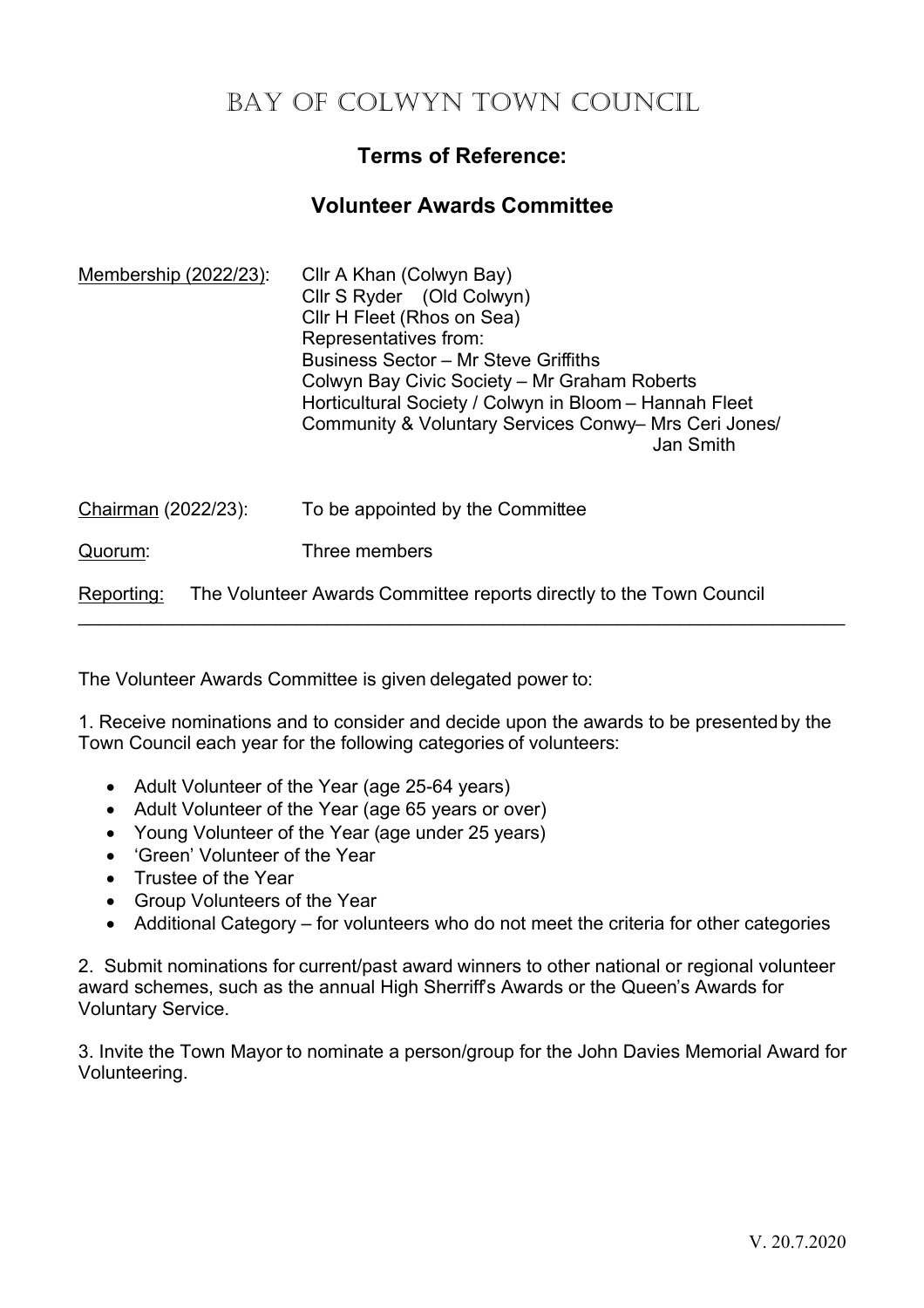|                                                                     | accordance with Financial Regulations.                                                                                                                                                                                                                      |                                       |
|---------------------------------------------------------------------|-------------------------------------------------------------------------------------------------------------------------------------------------------------------------------------------------------------------------------------------------------------|---------------------------------------|
|                                                                     | Authorisation of routine expenditure within<br>the agreed budget.                                                                                                                                                                                           | <b>Town Clerk</b>                     |
|                                                                     | Emergency expenditure up to £3000<br>outside of the agreed budget.                                                                                                                                                                                          | <b>Town Clerk</b>                     |
|                                                                     | Authorisation of expenditure on works up<br>to a maximum of £2000 in any one case.                                                                                                                                                                          | <b>Town Clerk</b>                     |
| <b>Freedom of Information</b>                                       | To have overall responsibility for the<br>Council's Freedom of Information<br>Publication Scheme.                                                                                                                                                           | <b>Town Clerk</b>                     |
| Governance                                                          | To receive declarations of acceptance of<br>office.                                                                                                                                                                                                         | <b>Town Clerk</b>                     |
|                                                                     | To receive and record notices disclosing<br>personal interests.                                                                                                                                                                                             | <b>Town Clerk</b>                     |
|                                                                     | To receive and retain plans and<br>documents in accordance with the<br>approved document retention scheme.                                                                                                                                                  | Town Clerk/<br><b>Assistant Clerk</b> |
|                                                                     | To certify any bye-laws approved by the<br>Council.                                                                                                                                                                                                         | <b>Town Clerk</b>                     |
|                                                                     | Authorisation to call any extra meetings of<br>the Council or any Committee as<br>necessary having first consulted with the<br>Mayor and/or Chair of the appropriate<br>Committee.                                                                          | <b>Town Clerk</b>                     |
|                                                                     | Authorisation to respond immediately to<br>any correspondence requiring or<br>requesting information relating to previous<br>decisions of the Council but not<br>correspondence requiring an opinion to<br>be taken by the Council or its<br>Committees.    | <b>Town Clerk</b>                     |
| <b>Information and</b><br><b>Communication</b><br><b>Technology</b> | To be responsible for the provision and<br>management of information and<br>communications technology provided<br>within the Council including the<br>replacement of out-dated equipment or<br>the purchase of new equipment within the<br>approved budget. | Town Clerk/RFO                        |
| <b>Land and Property</b>                                            | To purchase necessary goods and<br>supplies.                                                                                                                                                                                                                | <b>RFO</b>                            |
|                                                                     | To maintain the Council<br>'s offices and<br>property in accordance with financial                                                                                                                                                                          | <b>Town Clerk</b>                     |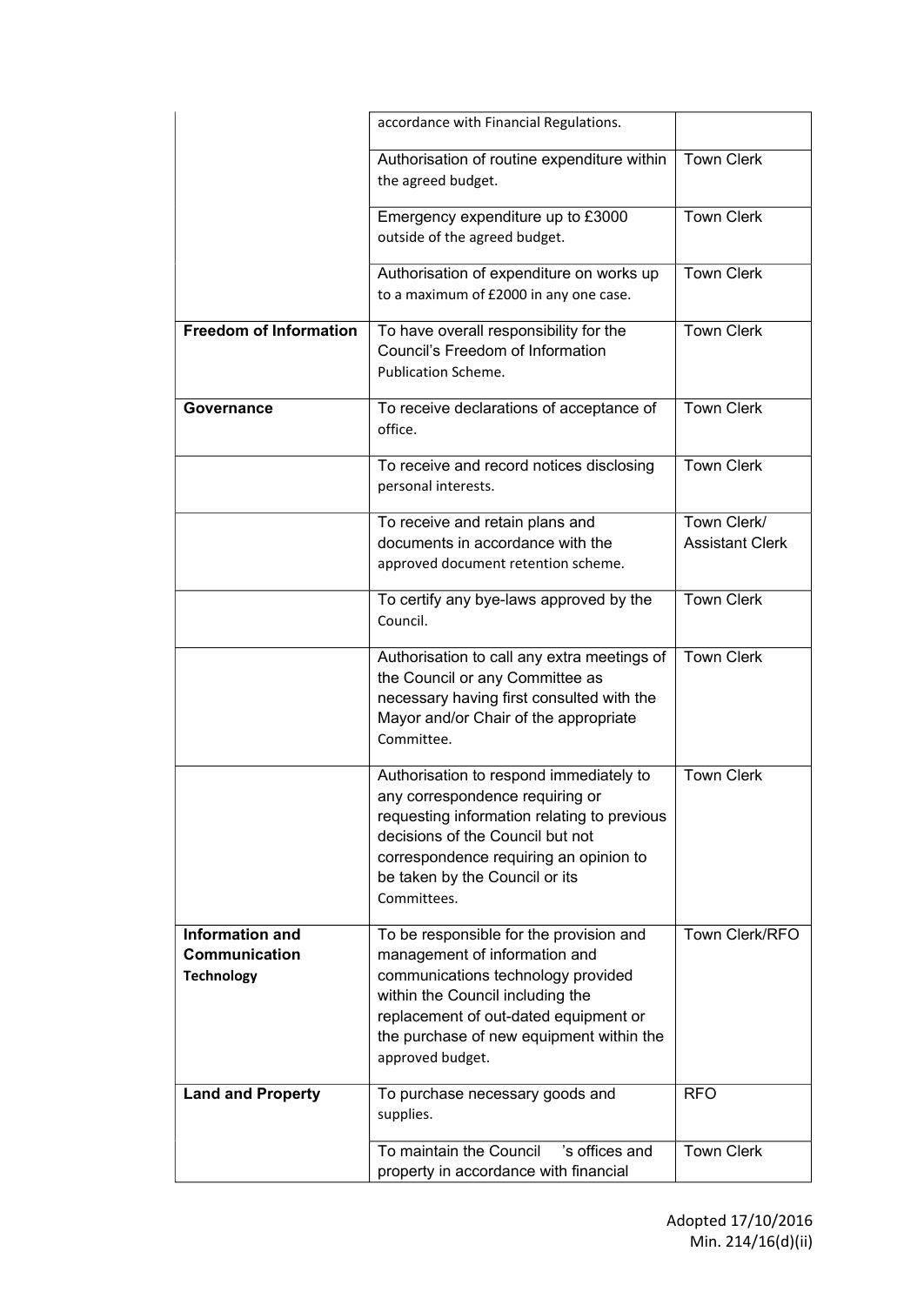

# **SCHEME OF DELEGATION TO OFFICERS**

The following delegations are subject to them being implemented within the law, the Council 's Standing Orders and Financial Regulations, within the accepted policy framework and where budgetary provisions exist or as otherwise authorised in accordance with financial regulations.

| <b>Service Area</b>       | <b>Function</b>                                                                                                                                                                                       | <b>Officer</b>                        |
|---------------------------|-------------------------------------------------------------------------------------------------------------------------------------------------------------------------------------------------------|---------------------------------------|
| <b>Audit</b>              | To maintain a continuous internal audit                                                                                                                                                               | <b>RFO</b>                            |
| <b>Communications</b>     | To deal with all press and public relations<br>on behalf of the Council.                                                                                                                              | Town Clerk/<br><b>Assistant Clerk</b> |
| <b>Documents</b>          | To sign documents on behalf of the<br>Council.                                                                                                                                                        | <b>Town Clerk</b>                     |
| <b>Elections</b>          | To notify the Returning Officer of all<br>casual vacancies arising in the<br>membership of the Council as required by<br>statute and to liaise with him or her<br>regarding the conduct of elections. | Town Clerk/<br><b>Assistant Clerk</b> |
| <b>Emergency Planning</b> | To lead the Council 's response in the<br>case of a major emergency in<br>consultation with the Emergency Planning<br>team at Conwy Council Borough Council.                                          | <b>Town Clerk</b>                     |
| <b>Finance</b>            | To administer the Council<br>'s bank<br>balances.                                                                                                                                                     | <b>RFO</b>                            |
|                           | To maintain adequate insurance cover for<br>the Council's activities and property.                                                                                                                    | <b>RFO</b>                            |
|                           | To act as the Responsible Financial<br>Officer.                                                                                                                                                       | <b>RFO</b>                            |
|                           | To authorise the payment of accounts                                                                                                                                                                  | <b>Town Clerk</b>                     |
|                           | To write off outstanding debts in                                                                                                                                                                     | <b>RFO</b>                            |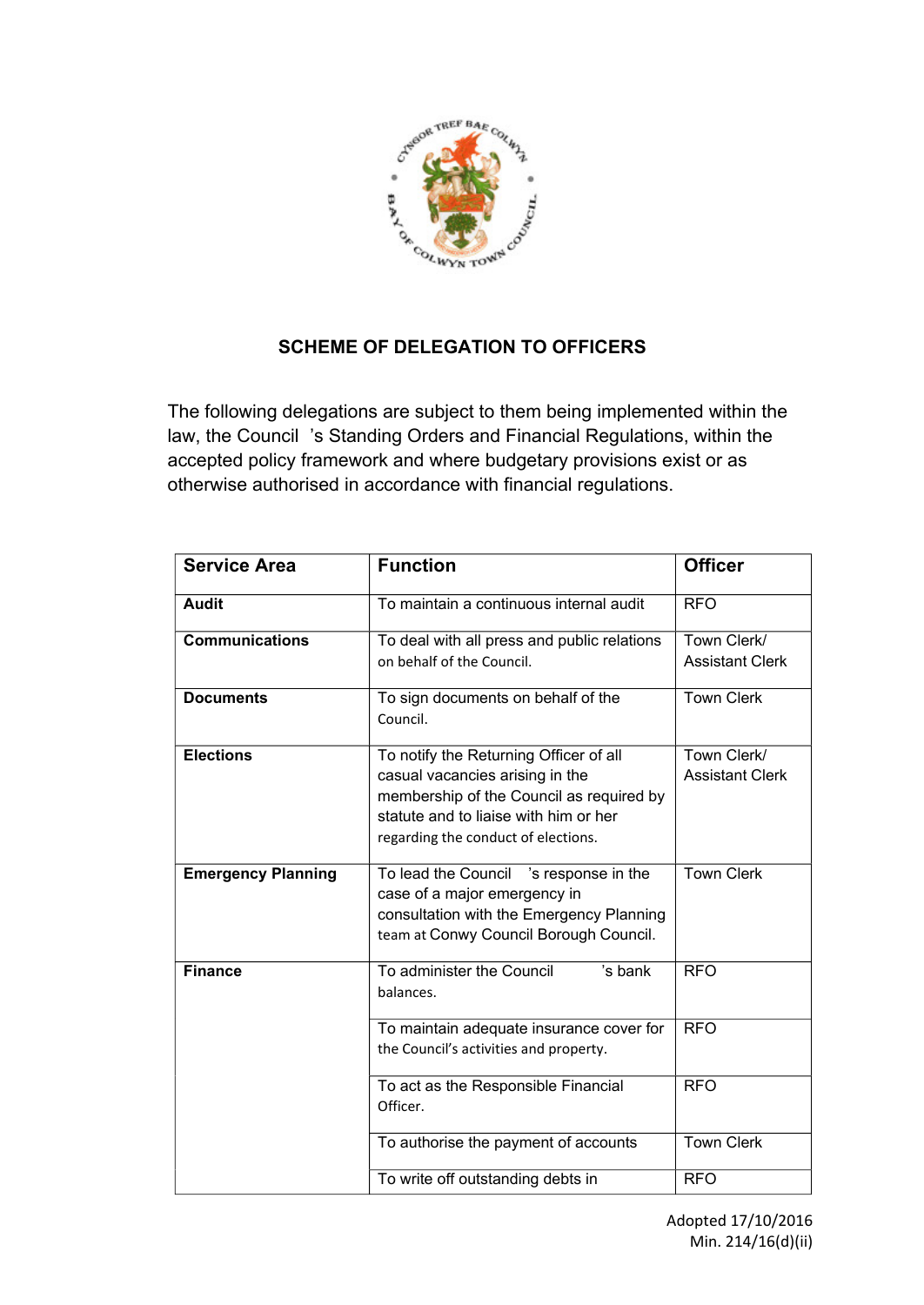|                       | regulations.                                                                                                                                                       |                                  |
|-----------------------|--------------------------------------------------------------------------------------------------------------------------------------------------------------------|----------------------------------|
| Lettings              | To authorise casual lettings of the<br>Council's properties subject to<br>the<br>approved policy(ies) and terms and<br>conditions of hire.                         | Town<br>Clerk/Assistant<br>Clerk |
| <b>Member support</b> | To deal with member requests for<br>secretarial or administrative support in<br>connection with their duties.                                                      | <b>Assistant Clerk</b>           |
| <b>Proper Officer</b> | To act as the Council 's proper officer in<br>accordance with the job description for<br>the role.                                                                 | <b>Town Clerk</b>                |
| <b>Staffing</b>       | To undertake the duties of the Head of<br>Paid Service and ensure that all staff<br>effectively perform their functions as<br>contained in their job descriptions. | <b>Town Clerk</b>                |
|                       | To implement national pay awards and<br>conditions of service.                                                                                                     | <b>Town Clerk</b>                |
|                       | Day to day supervision and control of staff<br>including the implementation of all<br>personnel procedures as line manager of<br>staff.                            | <b>Town Clerk</b>                |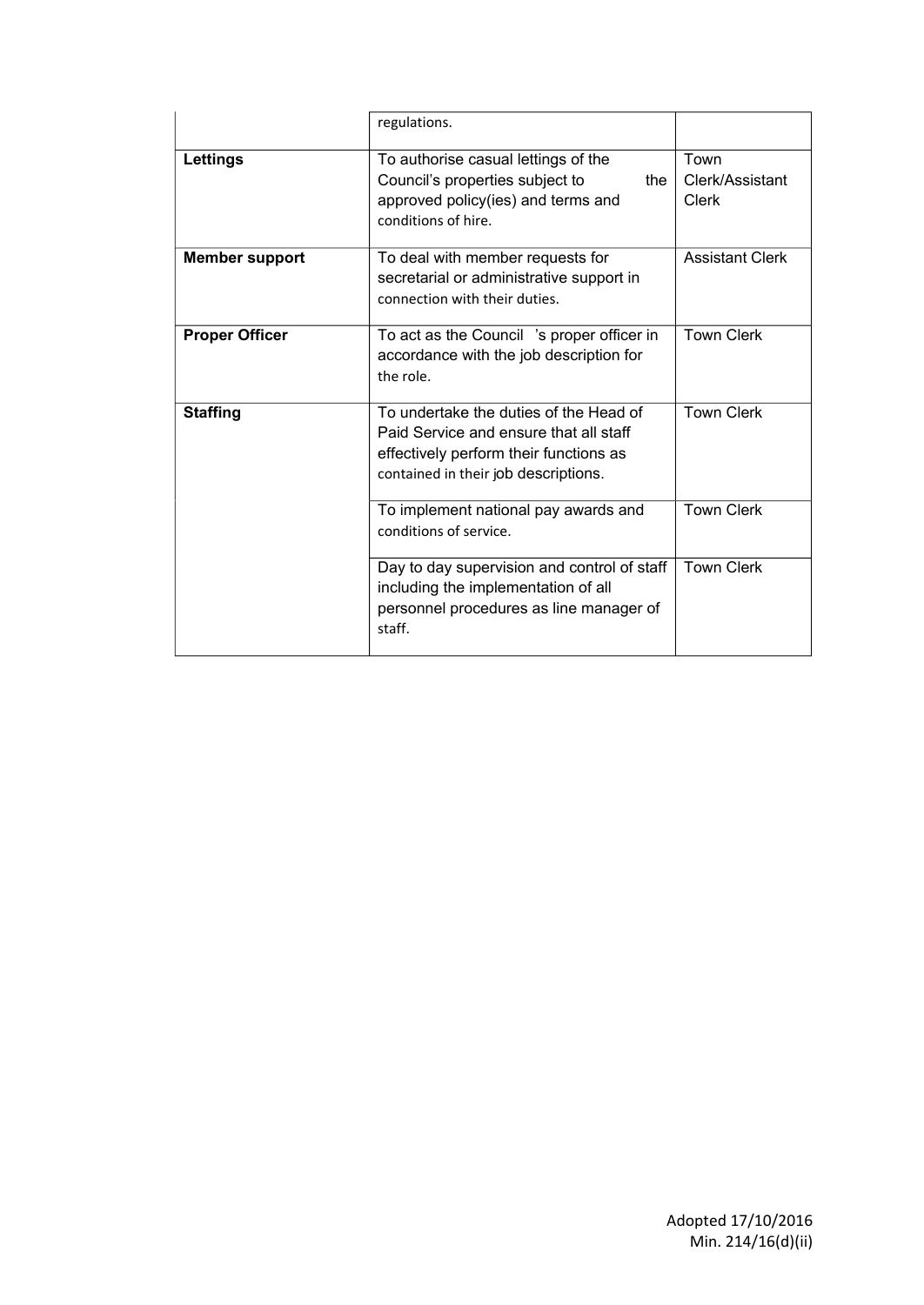#### **MAYOR'S ENGAGEMENTS 2021/2022 - Cllr Merrill Jones**

**DATE ENGAGEMENT** 19/05/2021 Rhyl AM and Mayor Making 20/05/2021 NWAMI Coffee Morning 26/05/2021 Sailing Event 26/05/2021 Sir John Henry Morris Trust photocall 24/06/2021 DEPUTY RNLI Hotpot Supper Evening 29/06/2021 Judging Schools CIB Painting Competition 03/07/2021 Bay Gallery 10yr Celebration 26/07/2021 Indian Consulate Reception 27/07/2021 Bay Gallery Art Presentation (CIB) 28/07/2021 Oriel Gallery Photograph Presentation 07/08/2021 Uke a Bay Andy Eastwood Show 19/08/2021 DEPUTY RVS Tea Party 03/09/2021 Bay Gallery Art Exhibition Opening Night 05/09/2021 Conwy Civic Service 09/09/2021 Eirias Park - Let's Get Physical 10/09/2021 Rydal Speech Day 19/09/2021 Llandudno Civic Sunday 19/09/2021 Rhuddlan Mayor Charity Evening 20/09/2021 Volunteer Awards Night 26/09/2021 Bay of Colwyn Civic Sunday 27/09/2021 Volunteer Awards Night 28/09/2021 Then & Now Launch 02/10/2021 Tree Planting 03/10/2021 Rhyl Civic Sunday 07/10/2021 Winter Lights Teams Meeting 07/10/2021 Colwyn in Bloom Presentation Evening 08/10/2021 Tree planting/Time capsule 22/10/2021 Msparc Pop in 30/10/2021 Coffee Morning Cllr Baker) 06/11/2021 RGC V Merthyr Hospitality Invitation 09/11/2021 Licencing of Rev Gareth Erlandson 12/11/2021 RNLI Bingo Night 20/11/2021 RNLI Coffee Morning 23/11/2021 Tree of lights (online Ceremony) 25/11/2021 Parkway Xmas Dinner 25/11/2021 Winter Lights Event 28/11/2021 Tree of Lights (Cancelled) 11/12/2021 Opening Day of @20 11/12/2021 Conwy Torchlight Parade 16/12/2021 DEPUTY RNLI Carol Service 05/02/2022 Commonwealth Poet's Congress (NWAMI) 20/02/2022 Holywell Civic Service 05/03/2022 Mayor's Charity Quiz Night 11/03/2022 Llandudno Charity Event 18/03/2022 RNLI AGM 31/03/2022 Scout Awards 03/04/2022 Abergele Civic Sunday 06/04/2022 Conwy Schools boating event 14/04/2022 Mayor's Charity Supper Night (postponed)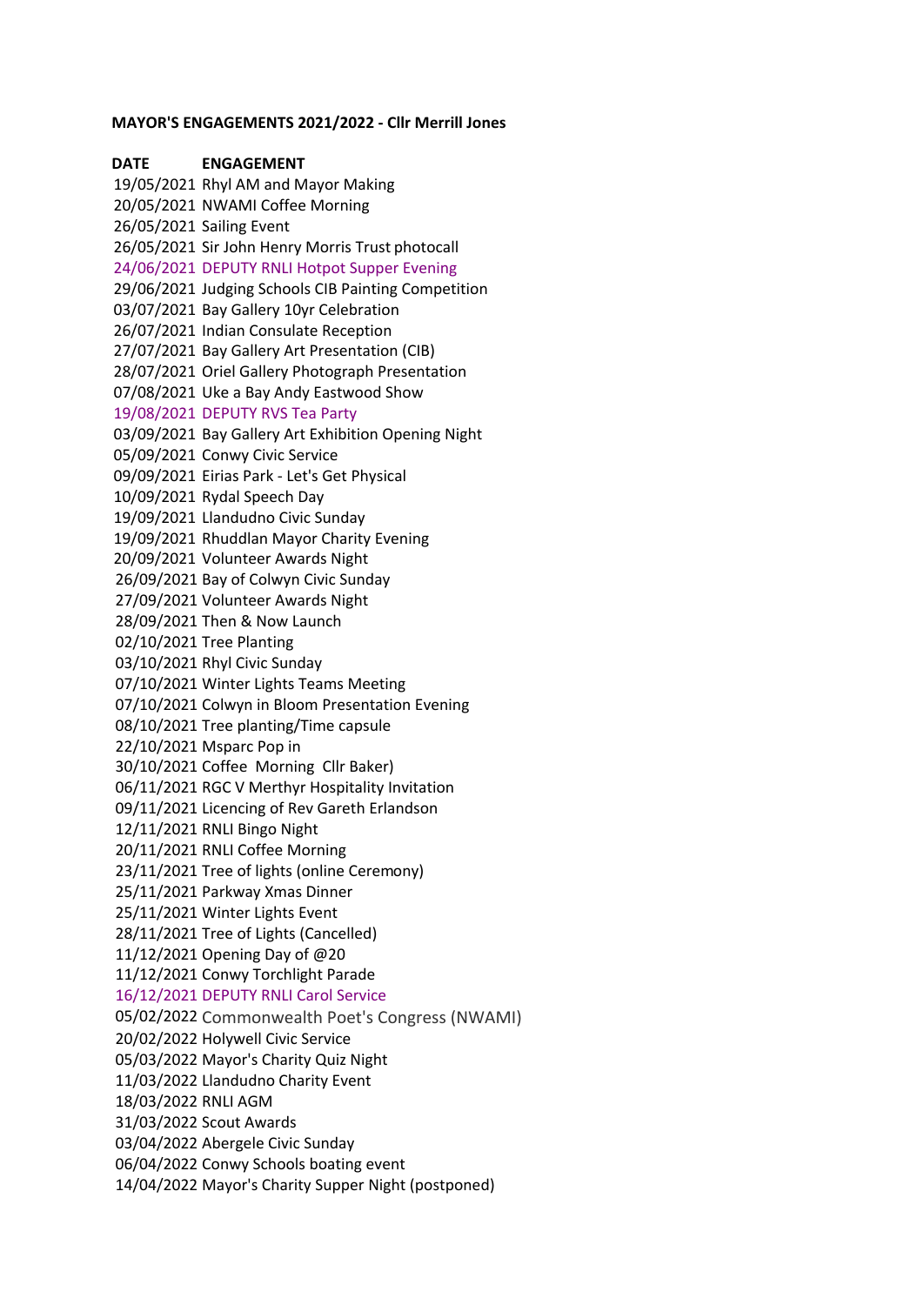27/04/2022 Mayor's Charity Film Night (postponed) 06/06/2022 David Jones Visit to House of Commons as OPM



Confirmed MAYOR engagements Confirmed Deputy Mayor Engagements Immediate Past Mayor Engagements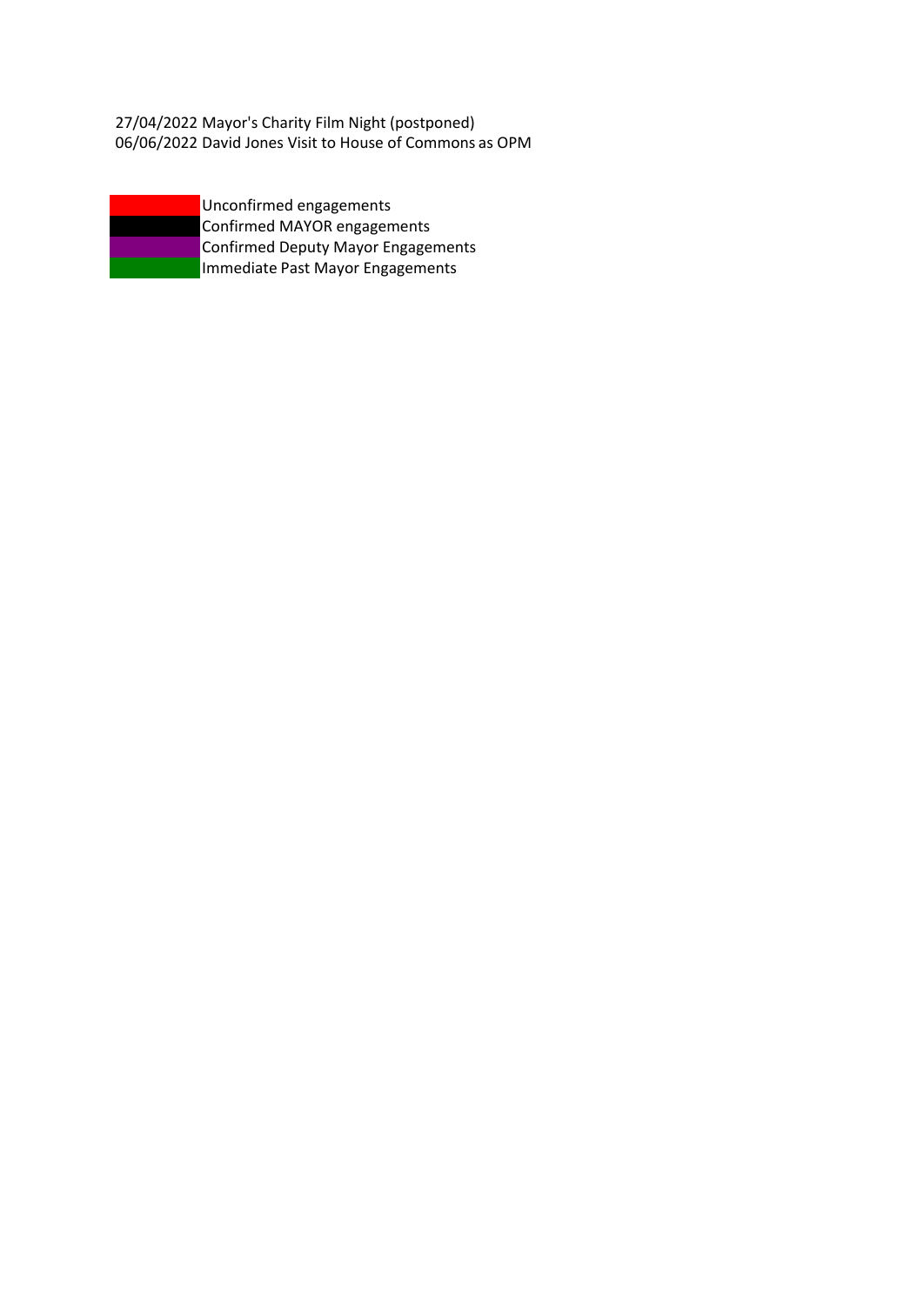# **COUNCILLOR'S ATTENDANCE RECORD 2021/22 for the period 17/05/21 to 3/05/2022**

| <b>NAME OF COUNCILLOR</b>            | <b>POSSIBLE</b><br>ATTENDANCE** | <b>ACTUAL</b><br><b>ATTENDANCE</b> | $\%$ | <b>Additional (Sub)</b><br><b>Committees</b><br><b>Attended</b> |
|--------------------------------------|---------------------------------|------------------------------------|------|-----------------------------------------------------------------|
| <b>Councillor Mrs Glenys Baker</b>   | 25                              | 12                                 | 48%  | 3                                                               |
| <b>Councillor Neil Bastow</b>        | 25                              | 6                                  | 24%  | 0                                                               |
| <b>Councillor Chris Brockley</b>     | 25                              | 20                                 | 80%  | $\Omega$                                                        |
| <b>Councillor Gemma Campbell</b>     | 25                              | 18                                 | 72%  | $\mathbf{1}$                                                    |
| <b>Councillor Hannah Fleet</b>       | 17                              | 16                                 | 94%  | 5                                                               |
| <b>Councillor David Howcroft</b>     | 17                              | 15                                 | 88%  | $\mathbf{1}$                                                    |
| <b>Councillor Christopher Hughes</b> | 18                              | 16                                 | 89%  | 5                                                               |
| <b>Councillor Debra Jones</b>        |                                 | <b>Leave of Absence Granted</b>    |      |                                                                 |
| <b>Councillor Mark Jones</b>         | 17                              | 5                                  | 29%  | $\mathbf 0$                                                     |
| <b>Councillor Mrs Merrill Jones</b>  | 33                              | 27                                 | 82%  | 3                                                               |
| (Mayor)                              |                                 |                                    |      |                                                                 |
| <b>Councillor Abdul Khan</b>         | 17                              | 11                                 | 65%  | 3                                                               |
| <b>Councillor Adrian Mason</b>       | 17                              | 4                                  | 24%  | $\mathbf 0$                                                     |
| <b>Councillor Colin Matthews</b>     | 25                              | 23                                 | 92%  | $\overline{2}$                                                  |
| <b>Councillor Mrs Hazel Meredith</b> | <b>Leave of Absence Granted</b> |                                    |      |                                                                 |
| Councillor Ricki Owen                | 25                              | 20                                 | 85%  | $\mathbf 0$                                                     |
| <b>Councillor Anthony Pearson</b>    | 33                              | 23                                 | 70%  | $\mathbf{1}$                                                    |
| (*Dep Mayor)                         |                                 |                                    |      |                                                                 |
| <b>Councillor Jeff Pearson</b>       | 25                              | 22                                 | 88%  | 10                                                              |
| <b>Councillor Stephen Price</b>      | 25                              | 20                                 | 80%  | $\Omega$                                                        |
| <b>Councillor Paul Richards</b>      | 18                              | 17                                 | 94%  | 5                                                               |
| Councillor Sarah Ryder               | 25                              | 21                                 | 84%  | $\overline{2}$                                                  |
| Councillor Kate Swindon              | 17                              | 11                                 | 65%  | $\mathbf 0$                                                     |
| <b>Councillor Max Tasker</b>         | 25                              | 21                                 | 84%  | $\mathbf 0$                                                     |
| <b>Councillor Lisa Wilkins</b>       | 15                              | 12                                 | 80%  | $\mathbf 0$                                                     |
| (Elected 8.7.2021)                   |                                 |                                    |      |                                                                 |
| <b>Councillor Malcolm Worth</b>      | 25                              | 22                                 | 88%  | 5                                                               |

*\* Mayor and Deputy Mayor are Ex-Officio members of both Committees*

*\*\* includes Full Council & Standing Committee Meetings only (i.e. the General Purpose & Planning and Policy & Finance Committees)*